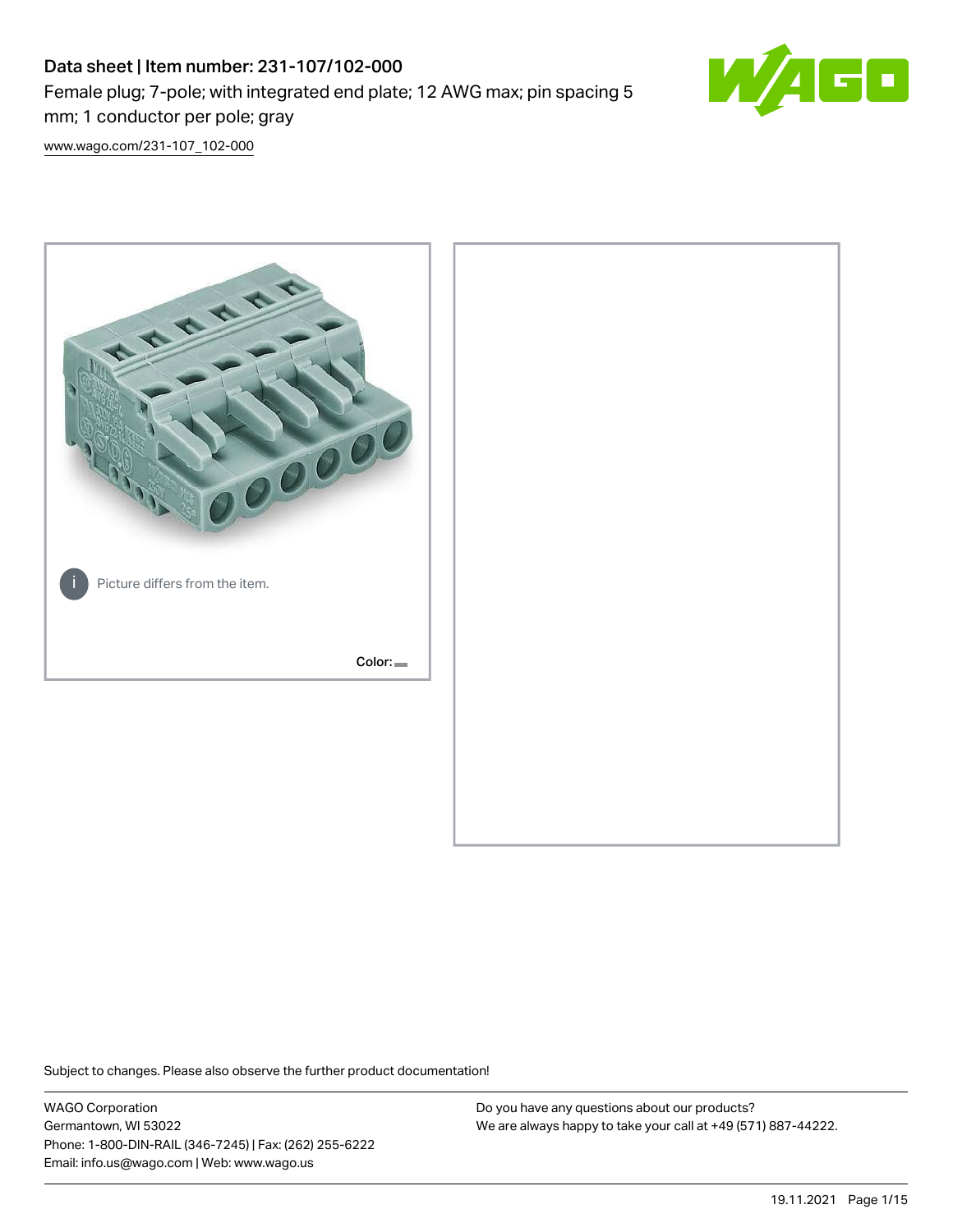

Dimensions in mm

L = pole no. x pin spacing

2- to 3-pole female connectors – one latch only

#### Item description

- **Universal connection for all conductor types**
- Easy cable pre-assembly and on-unit wiring via vertical and horizontal CAGE CLAMP<sup>®</sup> actuation  $\blacksquare$
- $\blacksquare$ Integrated test ports
- $\blacksquare$ With coding fingers

Subject to changes. Please also observe the further product documentation! Data

WAGO Corporation Germantown, WI 53022 Phone: 1-800-DIN-RAIL (346-7245) | Fax: (262) 255-6222 Email: info.us@wago.com | Web: www.wago.us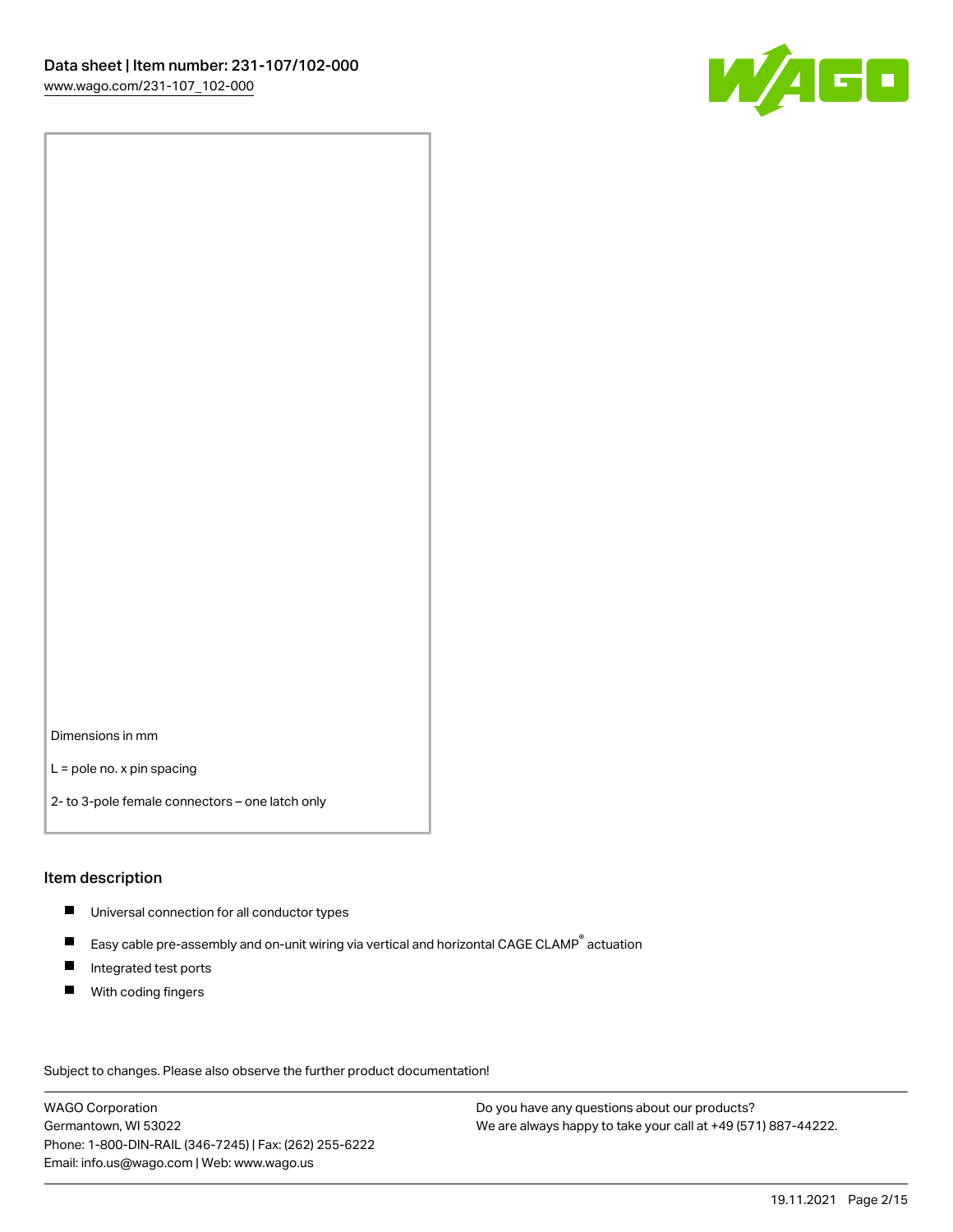

# Data Notes

| Safety information 1 | The MCS-MULTI CONNECTION SYSTEM includes connectors<br>without breaking capacity in accordance with DIN EN 61984. When<br>used as intended, these connectors must not be connected<br>/disconnected when live or under load. The circuit design should<br>ensure header pins, which can be touched, are not live when<br>unmated. |
|----------------------|-----------------------------------------------------------------------------------------------------------------------------------------------------------------------------------------------------------------------------------------------------------------------------------------------------------------------------------|
| Variants:            | Gold-plated or partially gold-plated contact surfaces<br>Other versions (or variants) can be requested from WAGO Sales or<br>configured at https://configurator.wago.com/                                                                                                                                                         |

# Electrical data

# IEC Approvals

| Ratings per                 | IEC/EN 60664-1                                                        |
|-----------------------------|-----------------------------------------------------------------------|
| Rated voltage (III / 3)     | 320 V                                                                 |
| Rated surge voltage (III/3) | 4 <sub>k</sub> V                                                      |
| Rated voltage (III/2)       | 320 V                                                                 |
| Rated surge voltage (III/2) | 4 <sub>k</sub> V                                                      |
| Nominal voltage (II/2)      | 630 V                                                                 |
| Rated surge voltage (II/2)  | 4 <sub>k</sub> V                                                      |
| Rated current               | 16A                                                                   |
| Legend (ratings)            | $(III / 2)$ $\triangle$ Overvoltage category III / Pollution degree 2 |

# UL Approvals

| Approvals per                  | UL 1059 |
|--------------------------------|---------|
| Rated voltage UL (Use Group B) | 300 V   |
| Rated current UL (Use Group B) | 15 A    |
| Rated voltage UL (Use Group D) | 300 V   |
| Rated current UL (Use Group D) | 10 A    |

# Ratings per UL

| Rated voltage UL 1977 | 600 V         |
|-----------------------|---------------|
| Rated current UL 1977 | $\sim$ $\sim$ |

# CSA Approvals

Approvals per CSA

Subject to changes. Please also observe the further product documentation!

| <b>WAGO Corporation</b>                                | Do you have any questions about our products?                 |
|--------------------------------------------------------|---------------------------------------------------------------|
| Germantown, WI 53022                                   | We are always happy to take your call at +49 (571) 887-44222. |
| Phone: 1-800-DIN-RAIL (346-7245)   Fax: (262) 255-6222 |                                                               |
| Email: info.us@wago.com   Web: www.wago.us             |                                                               |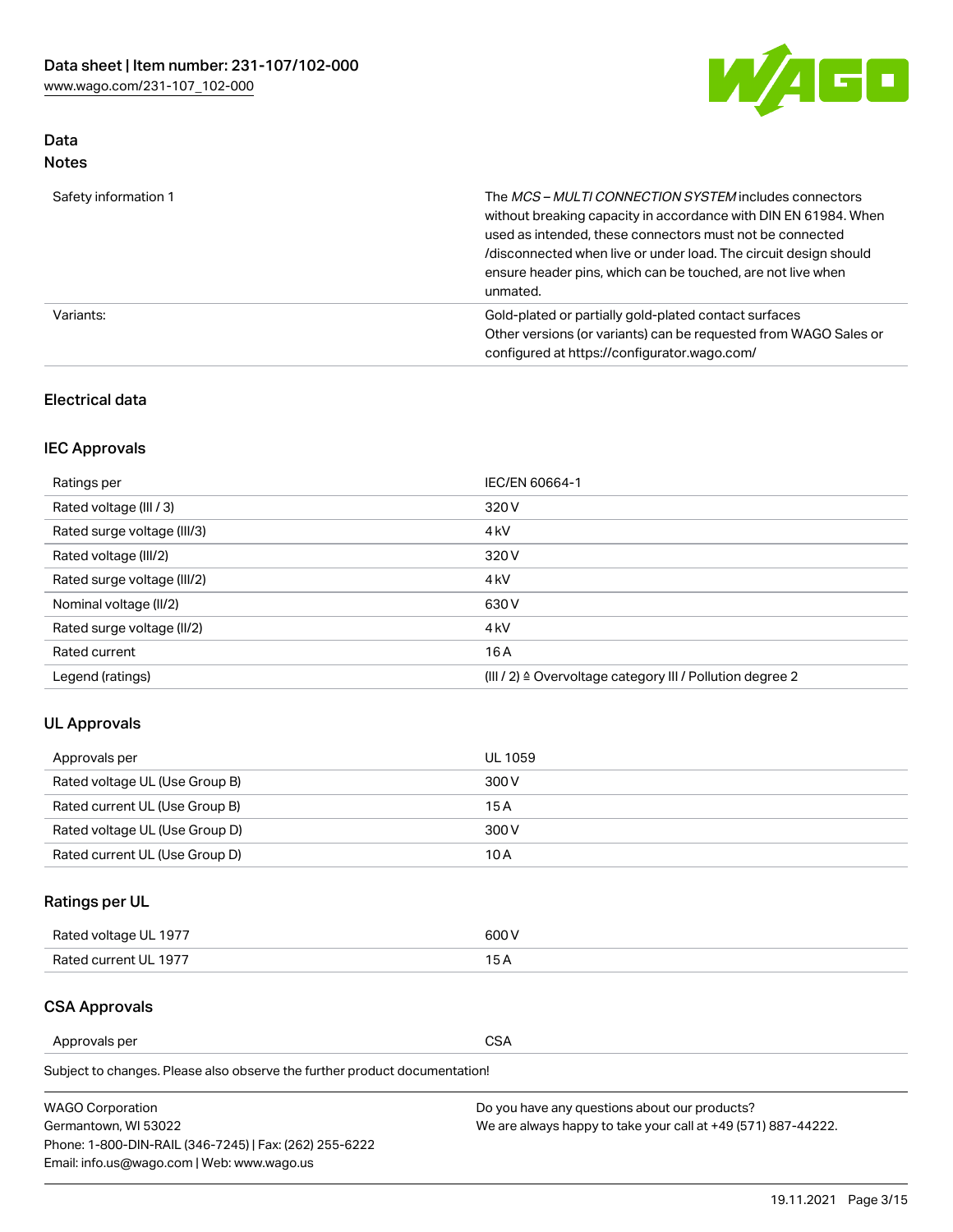[www.wago.com/231-107\\_102-000](http://www.wago.com/231-107_102-000)



| Rated voltage CSA (Use Group B) | 300 V |
|---------------------------------|-------|
| Rated current CSA (Use Group B) | 15 A  |
| Rated voltage CSA (Use Group D) | 300 V |
| Rated current CSA (Use Group D) | 10 A  |

## Connection data

| Total number of connection points |  |
|-----------------------------------|--|
| Total number of potentials        |  |
| Number of connection types        |  |
| Number of levels                  |  |

## Connection 1

| Connection technology                             | CAGE CLAMP®                             |
|---------------------------------------------------|-----------------------------------------|
| Actuation type                                    | Operating tool                          |
| Solid conductor                                   | $0.082.5$ mm <sup>2</sup> / 28  12 AWG  |
| Fine-stranded conductor                           | $0.08$ 2.5 mm <sup>2</sup> / 28  12 AWG |
| Fine-stranded conductor; with insulated ferrule   | $0.251.5$ mm <sup>2</sup>               |
| Fine-stranded conductor; with uninsulated ferrule | $0.252.5$ mm <sup>2</sup>               |
| Strip length                                      | 89 mm / 0.31  0.35 inch                 |
| Number of poles                                   |                                         |
| Conductor entry direction to mating direction     | 0°                                      |

# Physical data

| Pin spacing | 5 mm / 0.197 inch    |
|-------------|----------------------|
| Width       | 35 mm / 1.378 inch   |
| Height      | 14.3 mm / 0.563 inch |
| Depth       | 26.5 mm / 1.043 inch |

#### Plug-in connection

| Contact type (pluggable connector)   | Female connector/socket |
|--------------------------------------|-------------------------|
| Connector (connection type)          | for conductor           |
| Mismating protection                 | No                      |
| Plugging without loss of pin spacing |                         |
| Locking of plug-in connection        | Without                 |

Subject to changes. Please also observe the further product documentation!

WAGO Corporation Germantown, WI 53022 Phone: 1-800-DIN-RAIL (346-7245) | Fax: (262) 255-6222 Email: info.us@wago.com | Web: www.wago.us Do you have any questions about our products? We are always happy to take your call at +49 (571) 887-44222.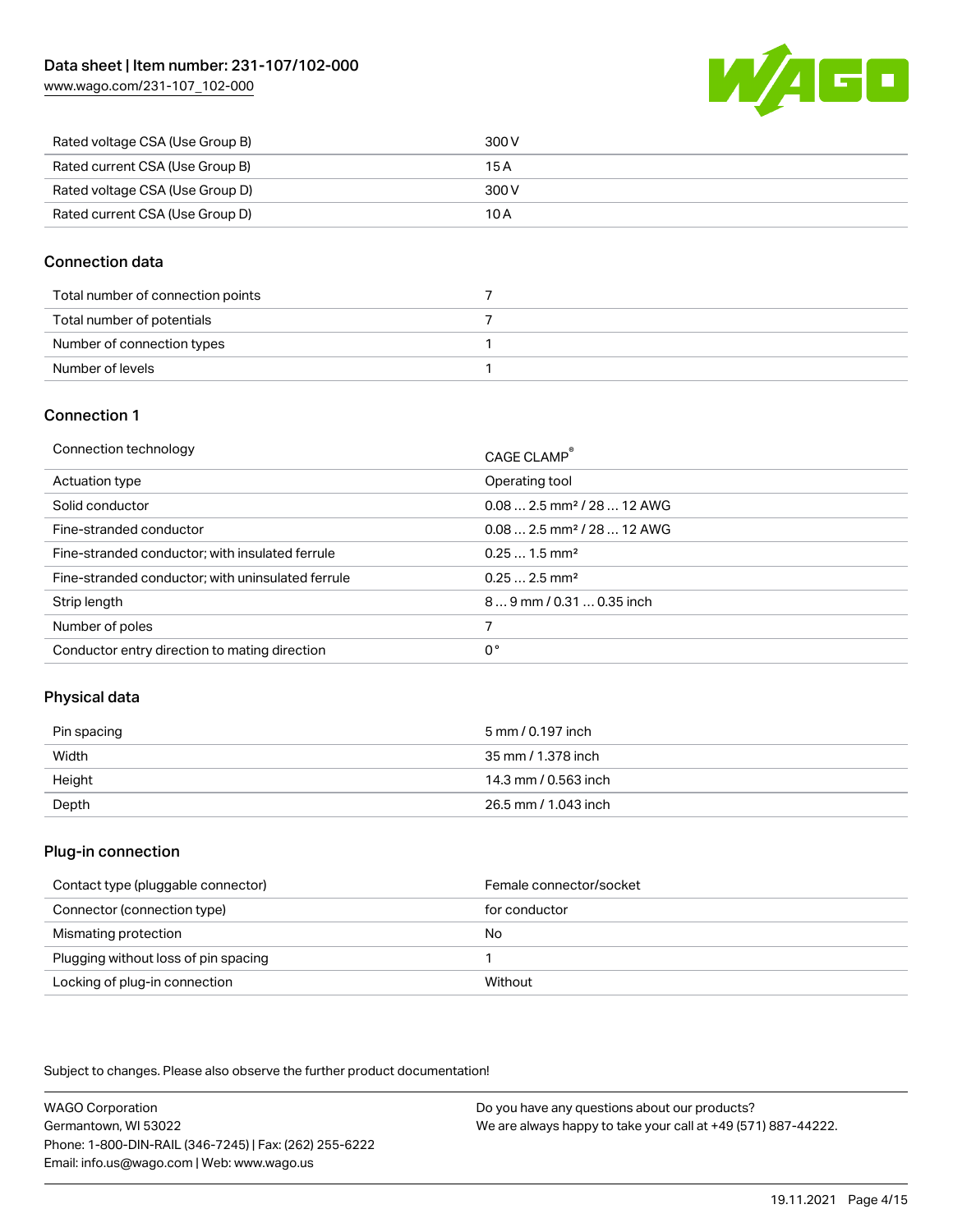

## Material data

| Color                       | gray                              |
|-----------------------------|-----------------------------------|
| Material group              |                                   |
| Insulation material         | Polyamide (PA66)                  |
| Flammability class per UL94 | V <sub>0</sub>                    |
| Clamping spring material    | Chrome nickel spring steel (CrNi) |
| Contact material            | Copper alloy                      |
| Contact plating             | tin-plated                        |
| Fire load                   | $0.168$ MJ                        |
| Weight                      | 12.2 <sub>g</sub>                 |

## Environmental requirements

| Limit temperature range | $+85 °C$<br>-60 … |  |
|-------------------------|-------------------|--|
|-------------------------|-------------------|--|

#### Commercial data

| Product Group         | 3 (Multi Conn. System) |
|-----------------------|------------------------|
| PU (SPU)              | 50 Stück               |
| Packaging type        | box                    |
| Country of origin     | DE                     |
| <b>GTIN</b>           | 4044918339841          |
| Customs tariff number | 8536694040             |

## Approvals / Certificates

#### Country specific Approvals

| Logo | Approval                               | <b>Additional Approval Text</b> | Certificate<br>name |
|------|----------------------------------------|---------------------------------|---------------------|
|      | CВ<br>DEKRA Certification B.V.         | IEC 61984                       | NL-39756            |
|      | <b>CSA</b><br>DEKRA Certification B.V. | C <sub>22.2</sub>               | LR 18677-<br>25     |

#### Ship Approvals

|      | ABS      |                          | - ك ا       |
|------|----------|--------------------------|-------------|
| Logo | Approval | Additional Approval Text | name        |
|      |          |                          | ∵ertificate |

Subject to changes. Please also observe the further product documentation!

| <b>WAGO Corporation</b>                                | Do you have any questions about our products?                 |
|--------------------------------------------------------|---------------------------------------------------------------|
| Germantown, WI 53022                                   | We are always happy to take your call at +49 (571) 887-44222. |
| Phone: 1-800-DIN-RAIL (346-7245)   Fax: (262) 255-6222 |                                                               |
| Email: info.us@wago.com   Web: www.wago.us             |                                                               |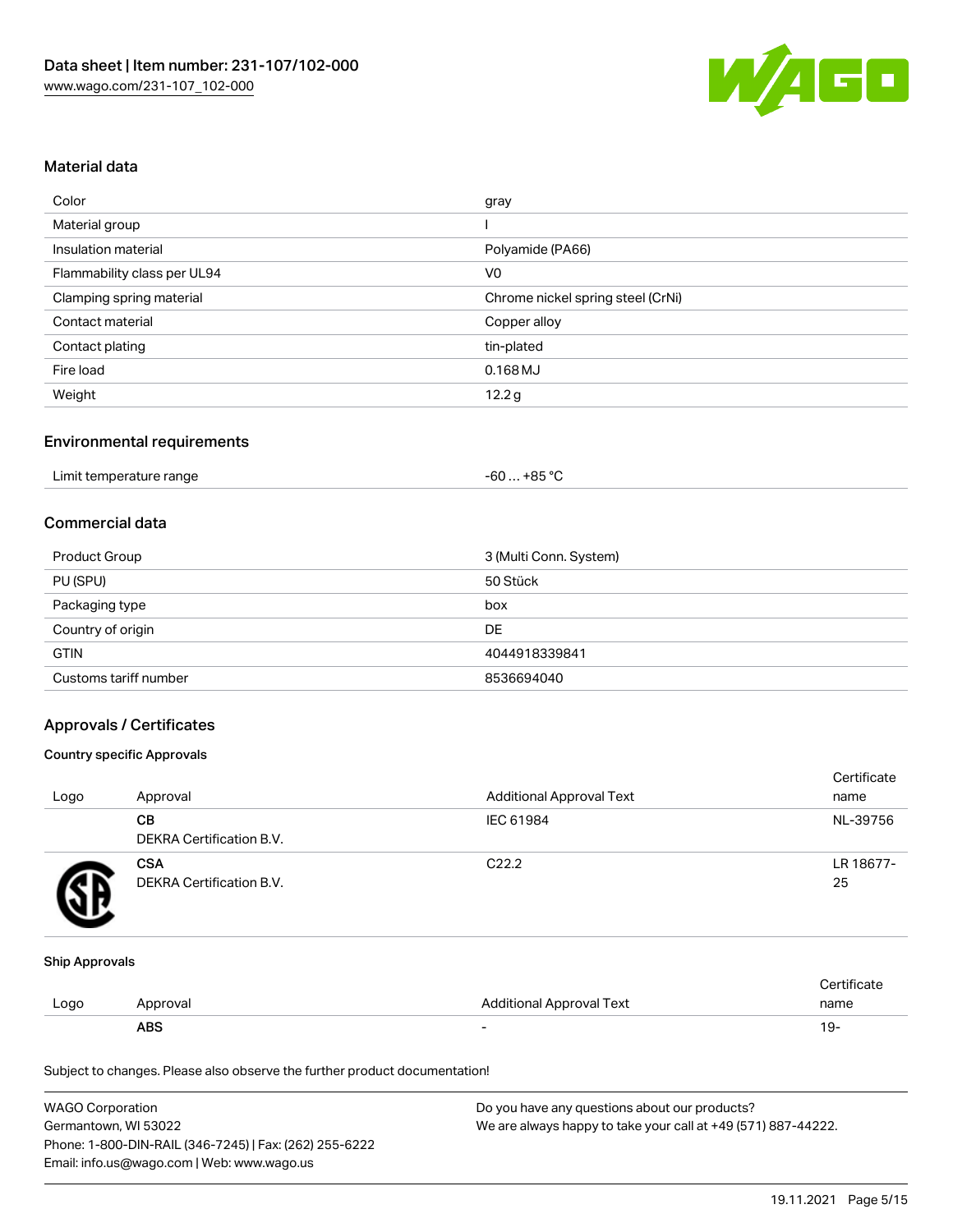

| <b>ABS</b>          | American Bureau of Shipping            |                                 | HG1869876-<br><b>PDA</b> |
|---------------------|----------------------------------------|---------------------------------|--------------------------|
| <b>BUREAU</b>       | BV<br>Bureau Veritas S.A.              | IEC 60998                       | 11915/D0<br>BV           |
|                     | <b>DNV GL</b>                          | -                               | TAE000016Z               |
|                     | Det Norske Veritas, Germanischer Lloyd |                                 |                          |
| <b>UL-Approvals</b> |                                        |                                 |                          |
|                     |                                        |                                 | Certificate              |
| Logo                | Approval                               | <b>Additional Approval Text</b> | name                     |
|                     | UL                                     | <b>UL 1059</b>                  | E45172                   |
|                     | Underwriters Laboratories Inc.         |                                 |                          |

UR Underwriters Laboratories Inc.

# Counterpart

|                             | <b>WAGO Corporation</b><br>Do you have any questions about our products?                                       |                              |  |  |
|-----------------------------|----------------------------------------------------------------------------------------------------------------|------------------------------|--|--|
|                             | Subject to changes. Please also observe the further product documentation!                                     |                              |  |  |
|                             | Item no.: 231-668<br>Lockout caps; for covering unused clamping units; gray                                    | www.wago.com/231-668         |  |  |
| Cover                       |                                                                                                                |                              |  |  |
| Cover                       |                                                                                                                |                              |  |  |
| <b>Optional accessories</b> |                                                                                                                |                              |  |  |
|                             | Item no.231-437/001-000<br>Male header; 7-pole; THT; 1.0 x 1.0 mm solder pin; angled; pin spacing 5 mm; gray   | www.wago.com/231-437/001-000 |  |  |
|                             | Item no.231-137/001-000<br>Male header; 7-pole; THT; 1.0 x 1.0 mm solder pin; straight; pin spacing 5 mm; gray | www.wago.com/231-137/001-000 |  |  |
|                             | Item no.231-607<br>Male connector; 7-pole; Pin spacing 5 mm; gray                                              | www.wago.com/231-607         |  |  |

WA Germantown, WI 53022 Phone: 1-800-DIN-RAIL (346-7245) | Fax: (262) 255-6222 Email: info.us@wago.com | Web: www.wago.us

ly questions about We are always happy to take your call at +49 (571) 887-44222.

UL 1977 E45171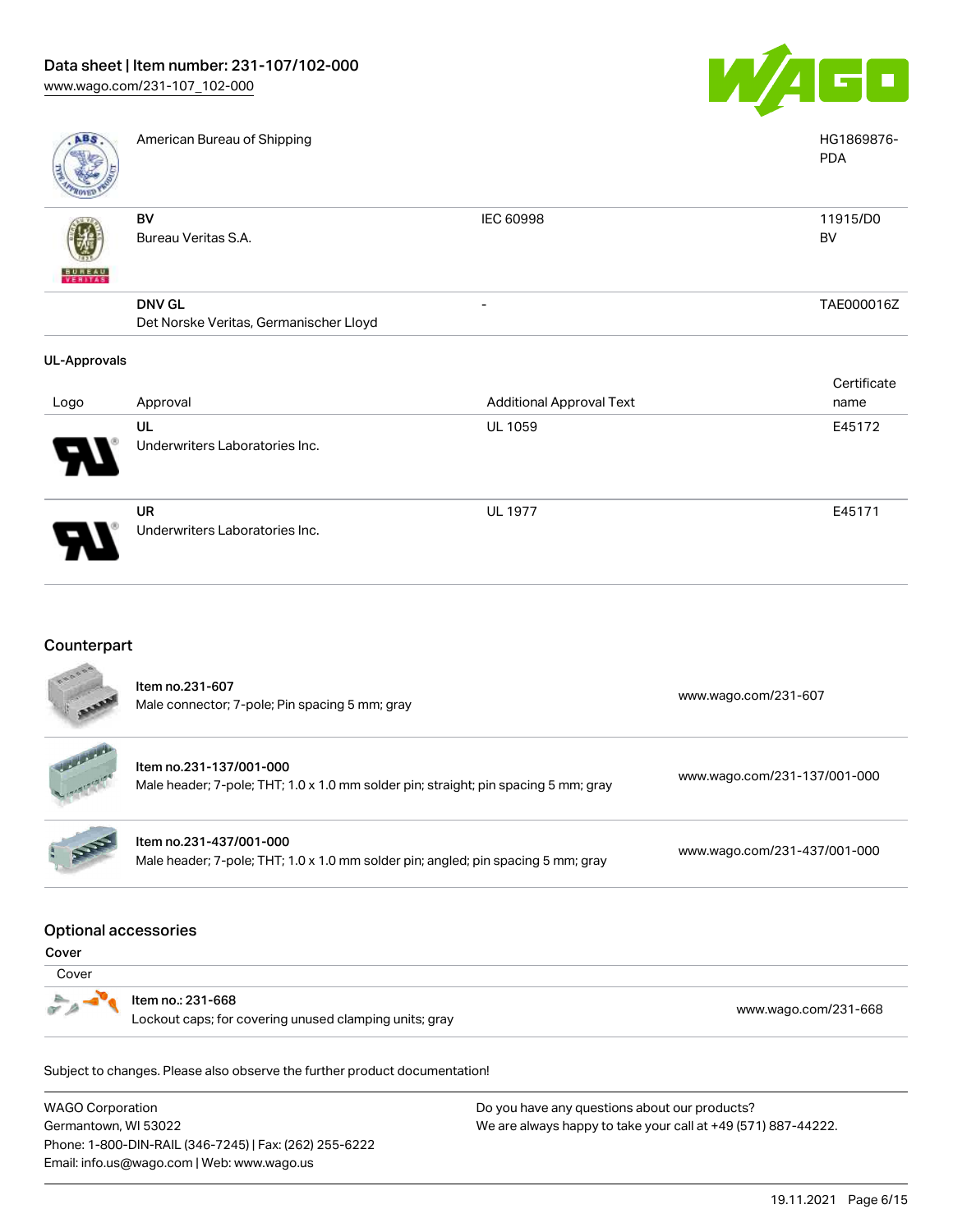[www.wago.com/231-107\\_102-000](http://www.wago.com/231-107_102-000)



#### Marking accessories

| Marking strip              |                                                                                                                                                                                                 |                                  |
|----------------------------|-------------------------------------------------------------------------------------------------------------------------------------------------------------------------------------------------|----------------------------------|
|                            | Item no.: 210-331/500-103<br>Marking strips; as a DIN A4 sheet; MARKED; 1-12 (300x); Height of marker strip: 2.3 mm/0.091 in; Strip<br>length 182 mm; Horizontal marking; Self-adhesive; white  | www.wago.com/210-331<br>/500-103 |
|                            | Item no.: 210-331/500-104<br>Marking strips; as a DIN A4 sheet; MARKED; 13-24 (300x); Height of marker strip: 2.3 mm/0.091 in; Strip<br>length 182 mm; Horizontal marking; Self-adhesive; white | www.wago.com/210-331<br>/500-104 |
|                            | Item no.: 210-332/500-202<br>Marking strips; as a DIN A4 sheet; MARKED; 1-16 (160x); Height of marker strip: 3 mm; Strip length 182<br>mm; Horizontal marking; Self-adhesive; white             | www.wago.com/210-332<br>/500-202 |
|                            | Item no.: 210-332/500-206<br>Marking strips; as a DIN A4 sheet; MARKED; 33-48 (160x); Height of marker strip: 3 mm; Strip length<br>182 mm; Horizontal marking; Self-adhesive; white            | www.wago.com/210-332<br>/500-206 |
|                            | Item no.: 210-332/500-205<br>Marking strips; as a DIN A4 sheet; MARKED; 1-32 (80x); Height of marker strip: 3 mm; Strip length 182<br>mm; Horizontal marking; Self-adhesive; white              | www.wago.com/210-332<br>/500-205 |
|                            | Item no.: 210-332/500-204<br>Marking strips; as a DIN A4 sheet; MARKED; 17-32 (160x); Height of marker strip: 3 mm; Strip length<br>182 mm; Horizontal marking; Self-adhesive; white            | www.wago.com/210-332<br>/500-204 |
| <b>Testing accessories</b> |                                                                                                                                                                                                 |                                  |
| Testing accessories        |                                                                                                                                                                                                 |                                  |
|                            | Item no.: 210-136<br>Test plug; 2 mm Ø; with 500 mm cable                                                                                                                                       | www.wago.com/210-136             |
|                            | Item no.: 231-661<br>Test plugs for female connectors; for 5 mm and 5.08 mm pin spacing; 2,50 mm <sup>2</sup> ; light gray                                                                      | www.wago.com/231-661             |
| <b>Ferrules</b>            |                                                                                                                                                                                                 |                                  |
| Ferrule                    |                                                                                                                                                                                                 |                                  |
|                            | Item no.: 216-101<br>Ferrule; Sleeve for 0.5 mm <sup>2</sup> / AWG 22; uninsulated; electro-tin plated; silver-colored                                                                          | www.wago.com/216-101             |
| Ť                          | Item no.: 216-104<br>Ferrule; Sleeve for 1.5 mm <sup>2</sup> / AWG 16; uninsulated; electro-tin plated; silver-colored                                                                          | www.wago.com/216-104             |
| Ĭ                          | Item no.: 216-106<br>Ferrule; Sleeve for 2.5 mm <sup>2</sup> / AWG 14; uninsulated; electro-tin plated; silver-colored                                                                          | www.wago.com/216-106             |
| ł                          | Item no.: 216-102<br>Ferrule; Sleeve for 0.75 mm <sup>2</sup> / AWG 20; uninsulated; electro-tin plated; silver-colored                                                                         | www.wago.com/216-102             |
|                            | Item no.: 216-103<br>Ferrule; Sleeve for 1 mm <sup>2</sup> / AWG 18; uninsulated; electro-tin plated                                                                                            | www.wago.com/216-103             |
|                            | Subject to changes. Please also observe the further product documentation!                                                                                                                      |                                  |
| <b>WAGO Corporation</b>    | Do you have any questions about our products?                                                                                                                                                   |                                  |

Germantown, WI 53022 Phone: 1-800-DIN-RAIL (346-7245) | Fax: (262) 255-6222 Email: info.us@wago.com | Web: www.wago.us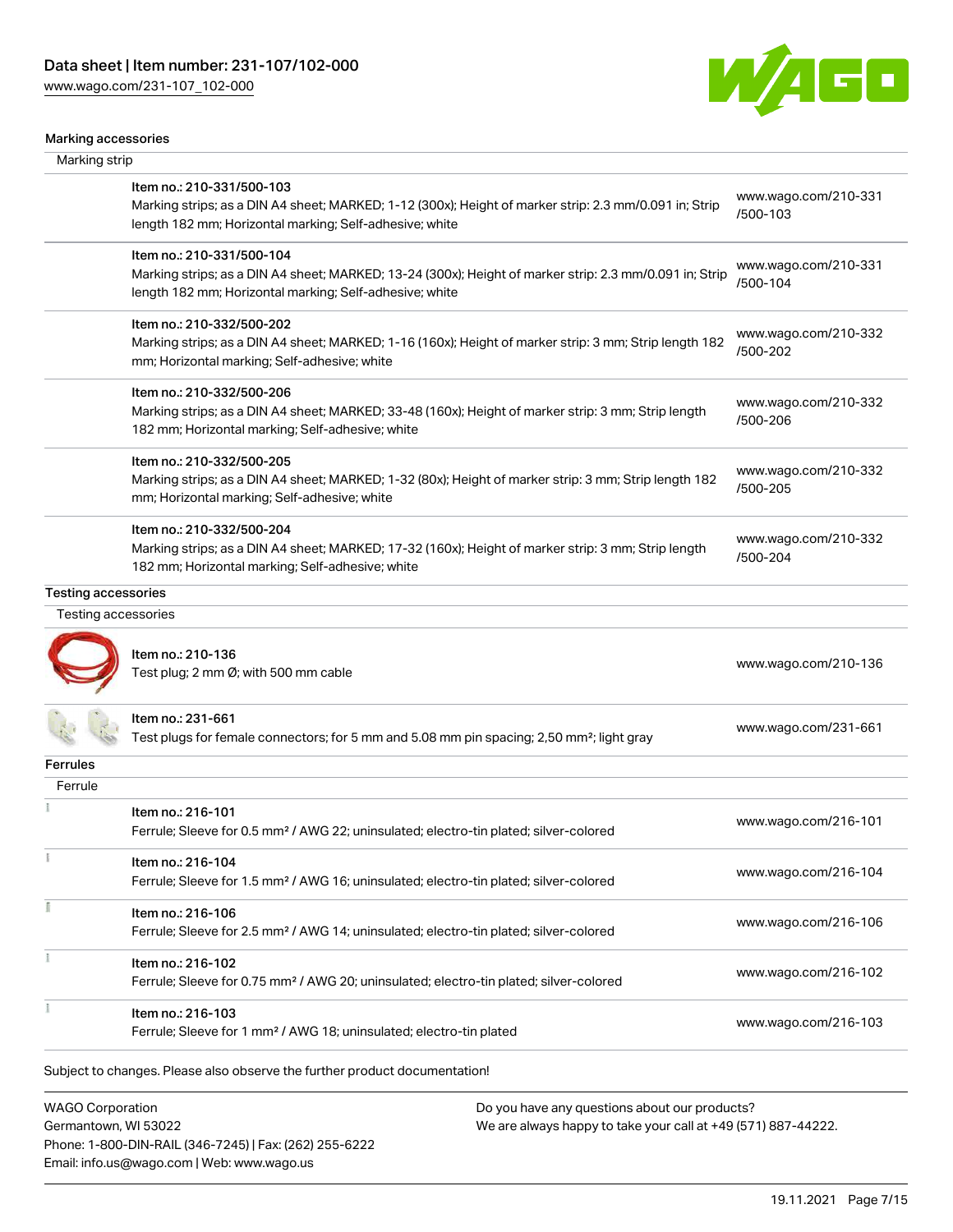# Data sheet | Item number: 231-107/102-000

Phone: 1-800-DIN-RAIL (346-7245) | Fax: (262) 255-6222

Email: info.us@wago.com | Web: www.wago.us

[www.wago.com/231-107\\_102-000](http://www.wago.com/231-107_102-000)



|                         | Item no.: 216-123<br>Ferrule; Sleeve for 1 mm <sup>2</sup> / AWG 18; uninsulated; electro-tin plated; silver-colored                                                                              |                                                                                                                | www.wago.com/216-123 |
|-------------------------|---------------------------------------------------------------------------------------------------------------------------------------------------------------------------------------------------|----------------------------------------------------------------------------------------------------------------|----------------------|
| $\ddot{x}$              | Item no.: 216-122<br>Ferrule; Sleeve for 0.75 mm <sup>2</sup> / AWG 20; uninsulated; electro-tin plated; silver-colored                                                                           |                                                                                                                | www.wago.com/216-122 |
| J.                      | Item no.: 216-124<br>Ferrule; Sleeve for 1.5 mm <sup>2</sup> / AWG 16; uninsulated; electro-tin plated                                                                                            |                                                                                                                | www.wago.com/216-124 |
|                         | Item no.: 216-142<br>Ferrule; Sleeve for 0.75 mm <sup>2</sup> / 18 AWG; uninsulated; electro-tin plated; electrolytic copper; gastight<br>crimped; acc. to DIN 46228, Part 1/08.92                |                                                                                                                | www.wago.com/216-142 |
|                         | Item no.: 216-132<br>Ferrule; Sleeve for 0.34 mm <sup>2</sup> / AWG 24; uninsulated; electro-tin plated                                                                                           |                                                                                                                | www.wago.com/216-132 |
| ī.                      | Item no.: 216-121<br>Ferrule; Sleeve for 0.5 mm <sup>2</sup> / AWG 22; uninsulated; electro-tin plated; silver-colored                                                                            |                                                                                                                | www.wago.com/216-121 |
|                         | Item no.: 216-143<br>Ferrule; Sleeve for 1 mm <sup>2</sup> / AWG 18; uninsulated; electro-tin plated; electrolytic copper; gastight<br>crimped; acc. to DIN 46228, Part 1/08.92                   |                                                                                                                | www.wago.com/216-143 |
|                         | Item no.: 216-131<br>Ferrule; Sleeve for 0.25 mm <sup>2</sup> / AWG 24; uninsulated; electro-tin plated; silver-colored                                                                           |                                                                                                                | www.wago.com/216-131 |
|                         | Item no.: 216-141<br>Ferrule; Sleeve for 0.5 mm <sup>2</sup> / 20 AWG; uninsulated; electro-tin plated; electrolytic copper; gastight<br>crimped; acc. to DIN 46228, Part 1/08.92                 |                                                                                                                | www.wago.com/216-141 |
| J.                      | Item no.: 216-152<br>Ferrule; Sleeve for 0.34 mm <sup>2</sup> / AWG 24; uninsulated; electro-tin plated                                                                                           |                                                                                                                | www.wago.com/216-152 |
|                         | Item no.: 216-203<br>Ferrule; Sleeve for 1 mm <sup>2</sup> / AWG 18; insulated; electro-tin plated; red                                                                                           |                                                                                                                | www.wago.com/216-203 |
|                         | Item no.: 216-202<br>Ferrule; Sleeve for 0.75 mm <sup>2</sup> / 18 AWG; insulated; electro-tin plated; gray                                                                                       |                                                                                                                | www.wago.com/216-202 |
|                         | Item no.: 216-151<br>Ferrule; Sleeve for 0.25 mm <sup>2</sup> / AWG 24; uninsulated; electro-tin plated                                                                                           |                                                                                                                | www.wago.com/216-151 |
| 1                       | Item no.: 216-204<br>Ferrule; Sleeve for 1.5 mm <sup>2</sup> / AWG 16; insulated; electro-tin plated; black                                                                                       |                                                                                                                | www.wago.com/216-204 |
|                         | Item no.: 216-144<br>Ferrule; Sleeve for 1.5 mm <sup>2</sup> / AWG 16; uninsulated; electro-tin plated; electrolytic copper; gastight<br>crimped; acc. to DIN 46228, Part 1/08.92; silver-colored |                                                                                                                | www.wago.com/216-144 |
|                         | Item no.: 216-201<br>Ferrule; Sleeve for 0.5 mm <sup>2</sup> / 20 AWG; insulated; electro-tin plated; white                                                                                       |                                                                                                                | www.wago.com/216-201 |
|                         | Item no.: 216-223<br>Ferrule; Sleeve for 1 mm <sup>2</sup> / AWG 18; insulated; electro-tin plated; red                                                                                           |                                                                                                                | www.wago.com/216-223 |
|                         | Item no.: 216-241<br>Ferrule; Sleeve for 0.5 mm <sup>2</sup> / 20 AWG; insulated; electro-tin plated; electrolytic copper; gastight                                                               |                                                                                                                | www.wago.com/216-241 |
|                         | Subject to changes. Please also observe the further product documentation!                                                                                                                        |                                                                                                                |                      |
| <b>WAGO Corporation</b> | Germantown, WI 53022                                                                                                                                                                              | Do you have any questions about our products?<br>We are always happy to take your call at +49 (571) 887-44222. |                      |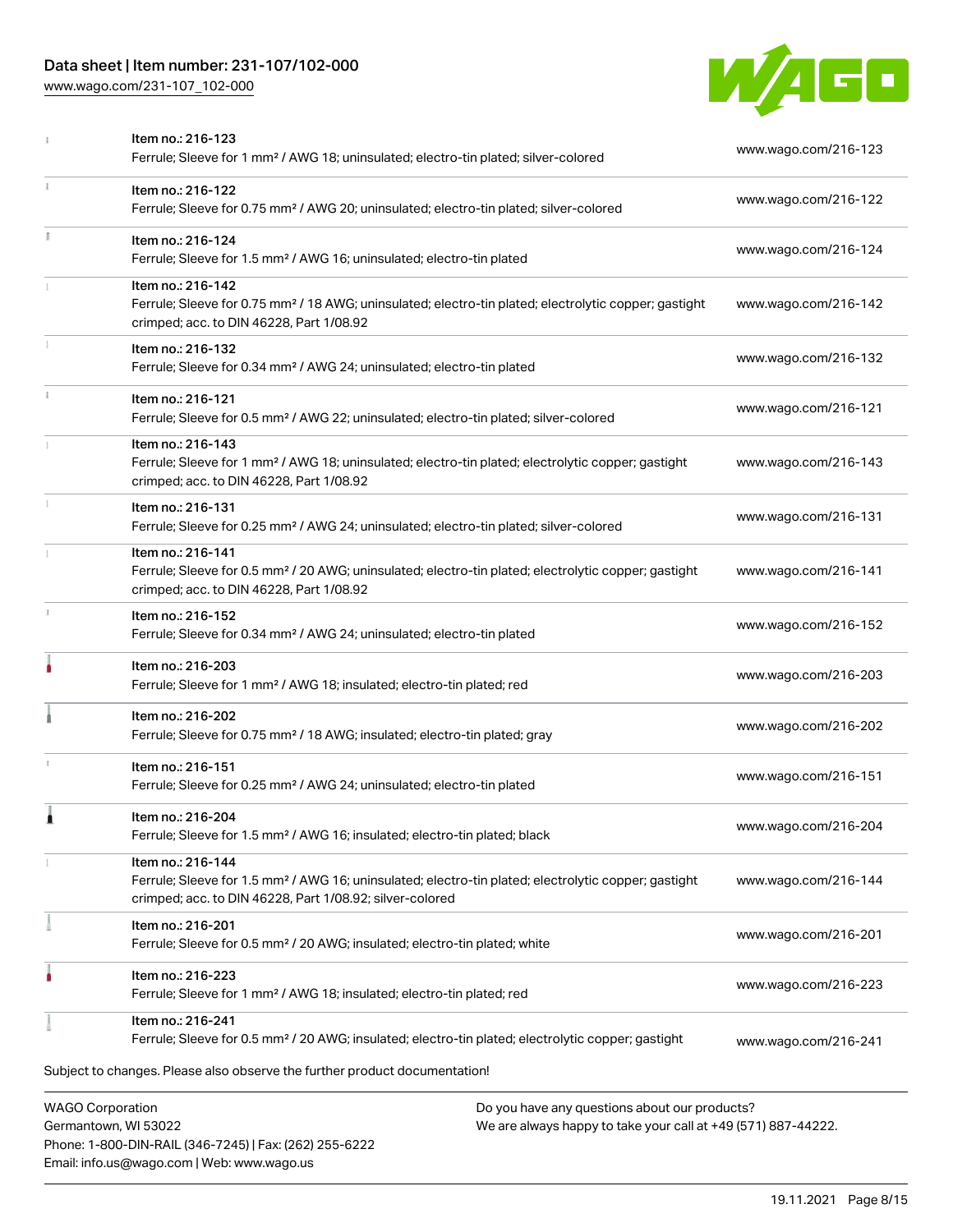# Data sheet | Item number: 231-107/102-000

Phone: 1-800-DIN-RAIL (346-7245) | Fax: (262) 255-6222

Email: info.us@wago.com | Web: www.wago.us

[www.wago.com/231-107\\_102-000](http://www.wago.com/231-107_102-000)



crimped; acc. to DIN 46228, Part 4/09.90; white

|                         | Item no.: 216-242<br>Ferrule; Sleeve for 0.75 mm <sup>2</sup> / 18 AWG; insulated; electro-tin plated; electrolytic copper; gastight<br>crimped; acc. to DIN 46228, Part 4/09.90; gray                  |                                                               | www.wago.com/216-242 |
|-------------------------|---------------------------------------------------------------------------------------------------------------------------------------------------------------------------------------------------------|---------------------------------------------------------------|----------------------|
|                         | Item no.: 216-222<br>Ferrule; Sleeve for 0.75 mm <sup>2</sup> / 18 AWG; insulated; electro-tin plated; gray                                                                                             |                                                               | www.wago.com/216-222 |
|                         | Item no.: 216-221<br>Ferrule; Sleeve for 0.5 mm <sup>2</sup> / 20 AWG; insulated; electro-tin plated; white                                                                                             |                                                               | www.wago.com/216-221 |
| Â                       | Item no.: 216-224<br>Ferrule; Sleeve for 1.5 mm <sup>2</sup> / AWG 16; insulated; electro-tin plated; black                                                                                             |                                                               | www.wago.com/216-224 |
|                         | Item no.: 216-243<br>Ferrule; Sleeve for 1 mm <sup>2</sup> / AWG 18; insulated; electro-tin plated; electrolytic copper; gastight crimped; www.wago.com/216-243<br>acc. to DIN 46228, Part 4/09.90; red |                                                               |                      |
| À                       | Item no.: 216-244<br>Ferrule; Sleeve for 1.5 mm <sup>2</sup> / AWG 16; insulated; electro-tin plated; electrolytic copper; gastight<br>crimped; acc. to DIN 46228, Part 4/09.90; black                  |                                                               | www.wago.com/216-244 |
|                         | Item no.: 216-263<br>Ferrule; Sleeve for 1 mm <sup>2</sup> / AWG 18; insulated; electro-tin plated; electrolytic copper; gastight crimped; www.wago.com/216-263<br>acc. to DIN 46228, Part 4/09.90; red |                                                               |                      |
| ۸                       | Item no.: 216-264<br>Ferrule; Sleeve for 1.5 mm <sup>2</sup> / AWG 16; insulated; electro-tin plated; electrolytic copper; gastight<br>crimped; acc. to DIN 46228, Part 4/09.90; black                  |                                                               | www.wago.com/216-264 |
| j                       | Item no.: 216-284<br>Ferrule; Sleeve for 1.5 mm <sup>2</sup> / AWG 16; insulated; electro-tin plated; electrolytic copper; gastight<br>crimped; acc. to DIN 46228, Part 4/09.90; black                  |                                                               | www.wago.com/216-284 |
|                         | Item no.: 216-262<br>Ferrule; Sleeve for 0.75 mm <sup>2</sup> / 18 AWG; insulated; electro-tin plated; electrolytic copper; gastight<br>crimped; acc. to DIN 46228, Part 4/09.90; gray                  |                                                               | www.wago.com/216-262 |
|                         | Item no.: 216-301<br>Ferrule; Sleeve for 0.25 mm <sup>2</sup> / AWG 24; insulated; electro-tin plated; yellow                                                                                           |                                                               | www.wago.com/216-301 |
|                         | Item no.: 216-321<br>Ferrule; Sleeve for 0.25 mm <sup>2</sup> / AWG 24; insulated; electro-tin plated; yellow                                                                                           |                                                               | www.wago.com/216-321 |
| à                       | Item no.: 216-322<br>Ferrule; Sleeve for 0.34 mm <sup>2</sup> / 22 AWG; insulated; electro-tin plated; green                                                                                            |                                                               | www.wago.com/216-322 |
| ı                       | Item no.: 216-302<br>Ferrule; Sleeve for 0.34 mm <sup>2</sup> / 22 AWG; insulated; electro-tin plated; green                                                                                            |                                                               | www.wago.com/216-302 |
| Tools                   |                                                                                                                                                                                                         |                                                               |                      |
| Operating tool          |                                                                                                                                                                                                         |                                                               |                      |
|                         | Item no.: 209-130                                                                                                                                                                                       |                                                               |                      |
|                         | Operating tool; suitable for 264, 280 and 281 Series; 1-way; of insulating material; white                                                                                                              |                                                               | www.wago.com/209-130 |
|                         | Item no.: 209-132<br>Operating tool; for connecting comb-style jumper bar; 2-way; of insulating material                                                                                                |                                                               | www.wago.com/209-132 |
|                         | Subject to changes. Please also observe the further product documentation!                                                                                                                              |                                                               |                      |
| <b>WAGO Corporation</b> |                                                                                                                                                                                                         | Do you have any questions about our products?                 |                      |
| Germantown, WI 53022    |                                                                                                                                                                                                         | We are always happy to take your call at +49 (571) 887-44222. |                      |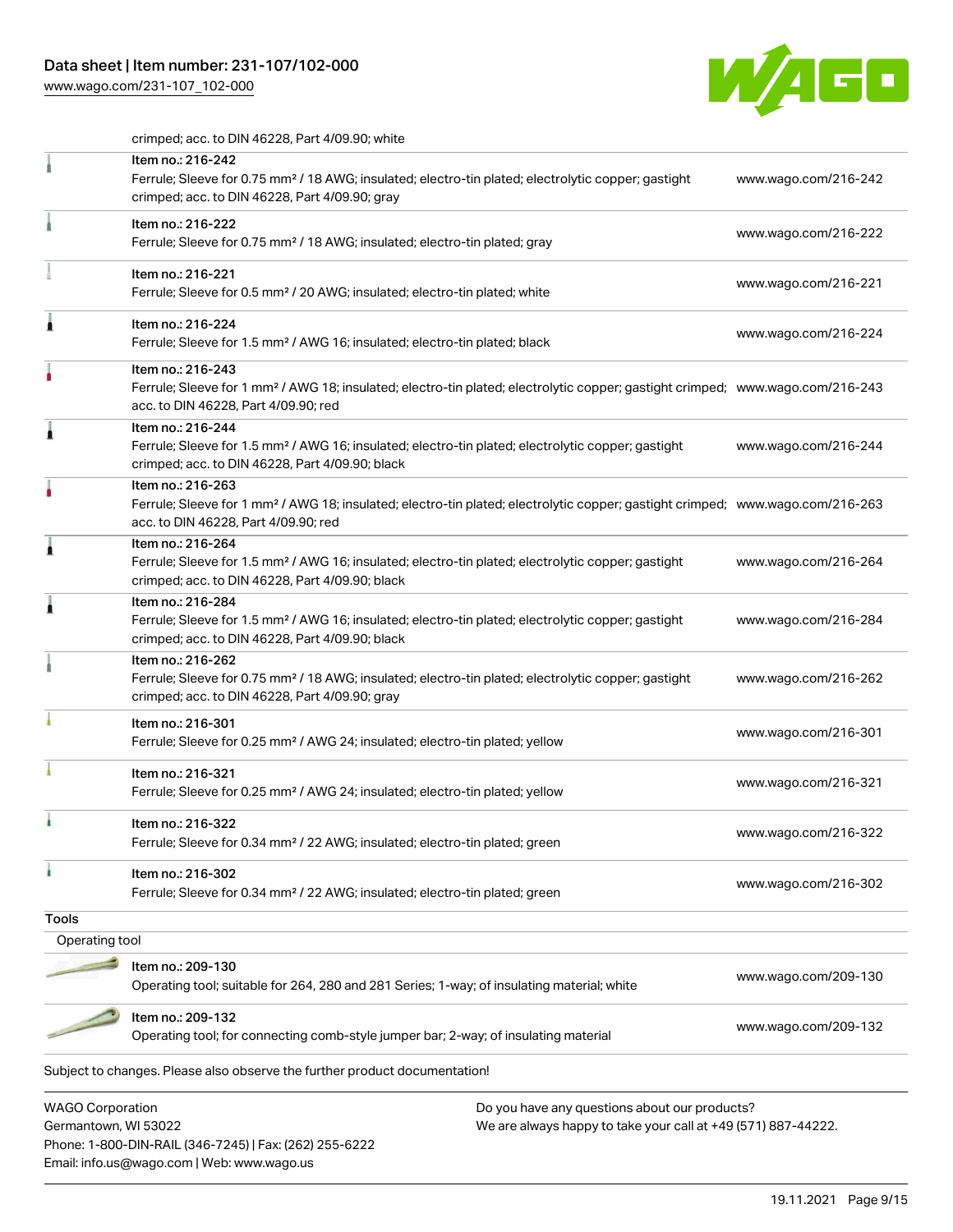

|         | Item no.: 231-159<br>Operating tool; natural                                          | www.wago.com/231-159 |
|---------|---------------------------------------------------------------------------------------|----------------------|
|         | Item no.: 231-231<br>Combination operating tool; red                                  | www.wago.com/231-231 |
|         | Item no.: 231-131<br>Operating tool; made of insulating material; 1-way; loose; white | www.wago.com/231-131 |
|         | Item no.: 231-291<br>Operating tool; made of insulating material; 1-way; loose; red   | www.wago.com/231-291 |
|         | Item no.: 280-432<br>Operating tool; made of insulating material; 2-way; white        | www.wago.com/280-432 |
|         | Item no.: 280-434<br>Operating tool; made of insulating material; 4-way               | www.wago.com/280-434 |
|         | Item no.: 280-437<br>Operating tool; made of insulating material; 7-way               | www.wago.com/280-437 |
|         | Item no.: 280-440<br>Operating tool; made of insulating material; 10-way              | www.wago.com/280-440 |
|         | Item no.: 280-435<br>Operating tool; made of insulating material; 5-way; gray         | www.wago.com/280-435 |
|         | Item no.: 280-436<br>Operating tool; made of insulating material; 6-way               | www.wago.com/280-436 |
|         | Item no.: 280-438<br>Operating tool; made of insulating material; 8-way               | www.wago.com/280-438 |
|         | Item no.: 280-433<br>Operating tool; made of insulating material; 3-way               | www.wago.com/280-433 |
| Jumpers |                                                                                       |                      |
| Jumper  |                                                                                       |                      |
|         | Item no.: 231-905<br>Jumper; for conductor entry; 5-way; insulated; gray              | www.wago.com/231-905 |
|         | Item no.: 231-903<br>Jumper; for conductor entry; 3-way; insulated; gray              | www.wago.com/231-903 |
|         | Item no.: 231-907<br>Jumper; for conductor entry; 7-way; insulated; gray              | www.wago.com/231-907 |
|         | Item no.: 231-910<br>Jumper; for conductor entry; 10-way; insulated; gray             | www.wago.com/231-910 |
|         |                                                                                       |                      |

Subject to changes. Please also observe the further product documentation!

| <b>WAGO Corporation</b>                                | Do you have any questions about our products?                 |
|--------------------------------------------------------|---------------------------------------------------------------|
| Germantown, WI 53022                                   | We are always happy to take your call at +49 (571) 887-44222. |
| Phone: 1-800-DIN-RAIL (346-7245)   Fax: (262) 255-6222 |                                                               |
| Email: info.us@wago.com   Web: www.wago.us             |                                                               |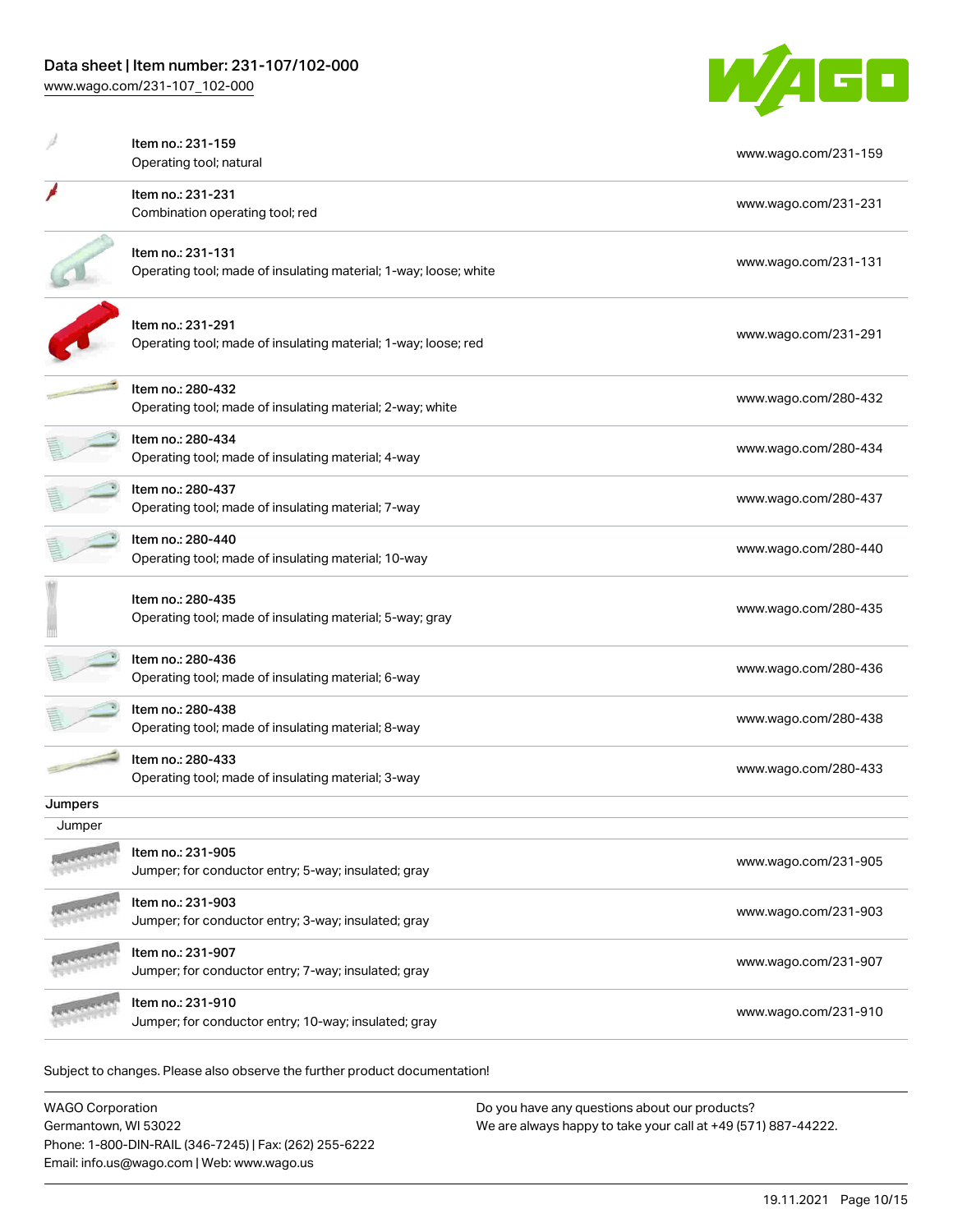



Item no.: 231-902

Jumper; for conductor entry; 2-way; insulated; gray [www.wago.com/231-902](http://www.wago.com/231-902)

| Insulations stops                                       |                                                                                                 |            |               |                      |
|---------------------------------------------------------|-------------------------------------------------------------------------------------------------|------------|---------------|----------------------|
| Insulation stop                                         |                                                                                                 |            |               |                      |
|                                                         | Item no.: 231-672<br>Insulation stop; 0.75 - 1 mm <sup>2</sup> ; dark gray                      |            |               | www.wago.com/231-672 |
| LEKEL                                                   | Item no.: 231-670<br>Insulation stop; 0.08-0.2 mm <sup>2</sup> / 0.2 mm <sup>2</sup> "s"; white |            |               | www.wago.com/231-670 |
|                                                         | Item no.: 231-671<br>Insulation stop; 0.25 - 0.5 mm <sup>2</sup> ; light gray                   |            |               | www.wago.com/231-671 |
| Strain relief                                           |                                                                                                 |            |               |                      |
| Strain relief housing                                   |                                                                                                 |            |               |                      |
|                                                         | Item no.: 232-607<br>Strain relief housing; gray                                                |            |               | www.wago.com/232-607 |
| <b>Downloads</b>                                        |                                                                                                 |            |               |                      |
| Documentation                                           |                                                                                                 |            |               |                      |
| <b>Additional Information</b><br>Technical explanations |                                                                                                 | 2019 Apr 3 | pdf<br>2.0 MB | Download             |
| <b>CAD</b> files                                        |                                                                                                 |            |               |                      |
| CAD data                                                |                                                                                                 |            |               |                      |
|                                                         | 2D/3D Models 231-107/102-000                                                                    |            | <b>URL</b>    | Download             |
| <b>CAE</b> data                                         |                                                                                                 |            |               |                      |
|                                                         | EPLAN Data Portal 231-107/102-000                                                               |            | URL           | Download             |
|                                                         | ZUKEN Portal 231-107/102-000                                                                    |            | URL           | Download             |

Subject to changes. Please also observe the further product documentation!

| WAGO Corporation                                       | Do you have any questions about our products?                 |
|--------------------------------------------------------|---------------------------------------------------------------|
| Germantown. WI 53022                                   | We are always happy to take your call at +49 (571) 887-44222. |
| Phone: 1-800-DIN-RAIL (346-7245)   Fax: (262) 255-6222 |                                                               |
| Email: info.us@wago.com   Web: www.wago.us             |                                                               |

EPLAN Data Portal 231-107/102-000 URL [Download](https://www.wago.com/global/d/EPLAN_URLS_231-107_102-000)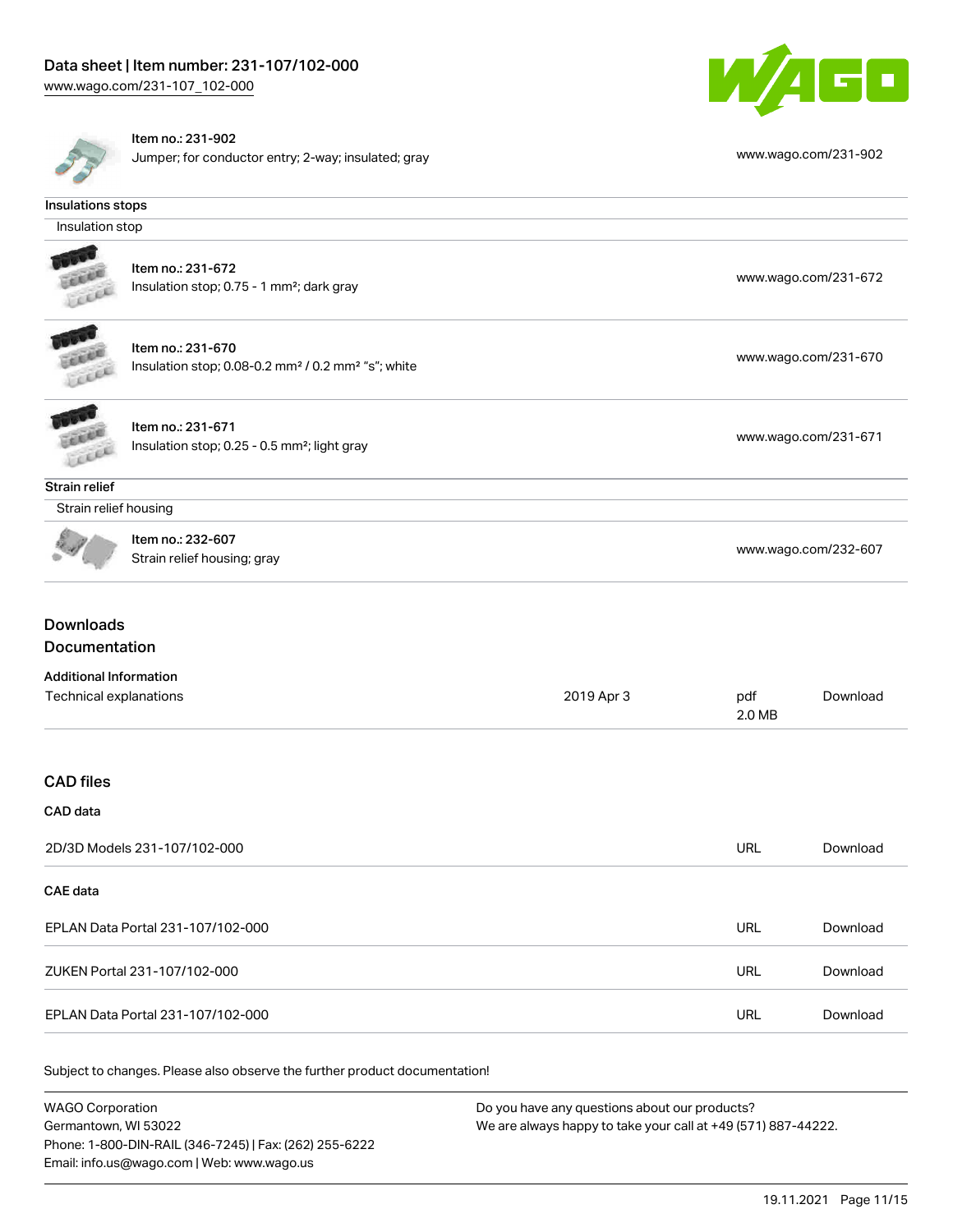

# Environmental Product Compliance

Compliance Search

Environmental Product Compliance 231-107/102-000 1-conductor female connector; CAGE CLAMP®; 2.5 mm²; Pin spacing 5 mm; 7-pole; with integrated end plate; 2,50 mm²; gray URL [Download](https://www.wago.com/global/d/ComplianceLinkMediaContainer_231-107_102-000)

#### Installation Notes



Total pole number for female connectors = pole number for male header

#### Application



Female connectors with a built-in end plate require no extra space, while maintaining the nominal cross-section. This means: Total length of female connectors is reduced to "pole no. x pin spacing"!

Subject to changes. Please also observe the further product documentation!

WAGO Corporation Germantown, WI 53022 Phone: 1-800-DIN-RAIL (346-7245) | Fax: (262) 255-6222 Email: info.us@wago.com | Web: www.wago.us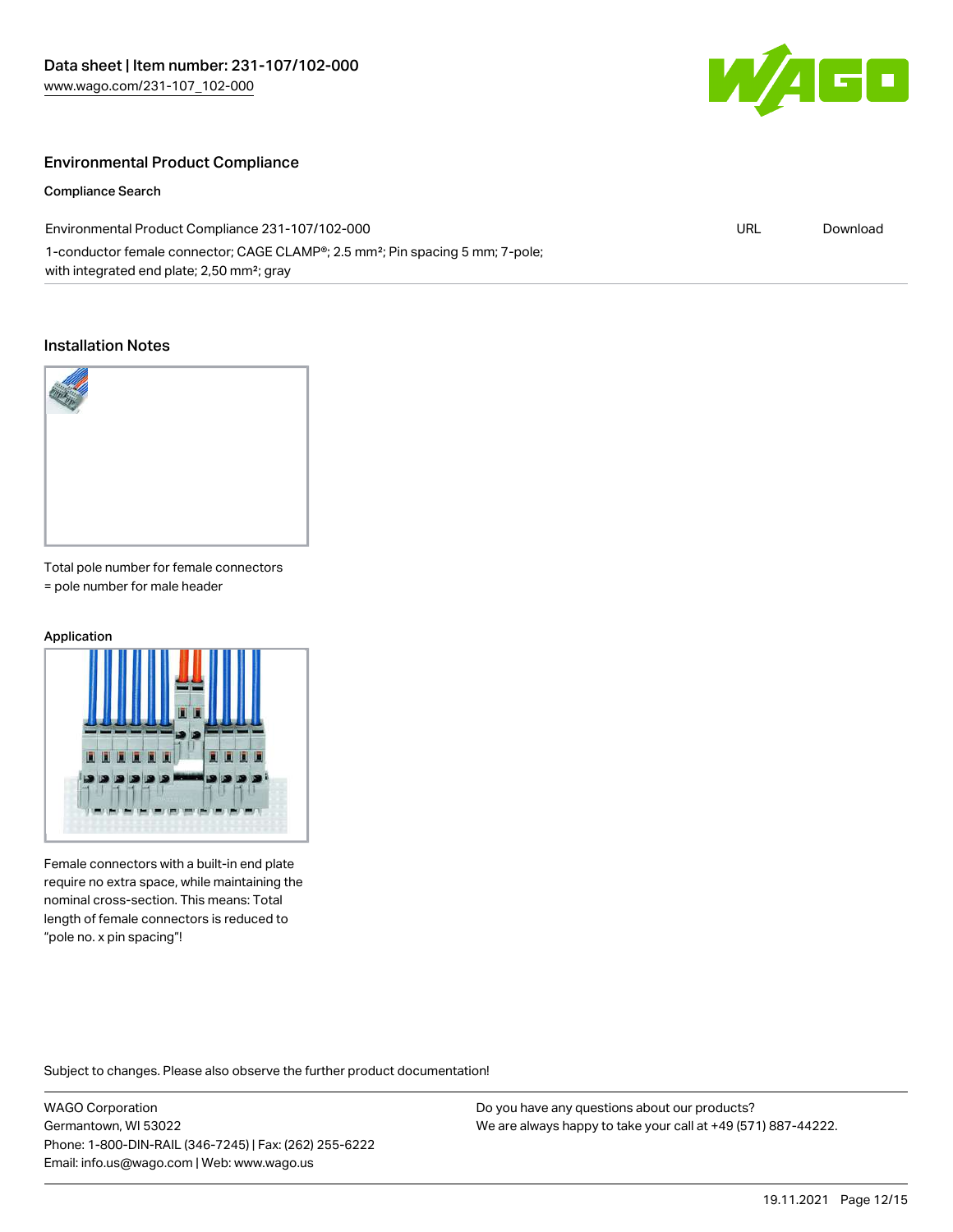



Inserting a conductor via 3.5 mm screwdriver – CAGE CLAMP® actuation parallel to conductor entry.



Inserting a conductor via 3.5 mm screwdriver – CAGE CLAMP® actuation perpendicular to conductor entry.



Inserting a conductor into CAGE CLAMP® unit via operating lever (231-291).



Inserting a conductor via operating tool.



Coding a female connector by removing coding finger(s).

Subject to changes. Please also observe the further product documentation!

WAGO Corporation Germantown, WI 53022 Phone: 1-800-DIN-RAIL (346-7245) | Fax: (262) 255-6222 Email: info.us@wago.com | Web: www.wago.us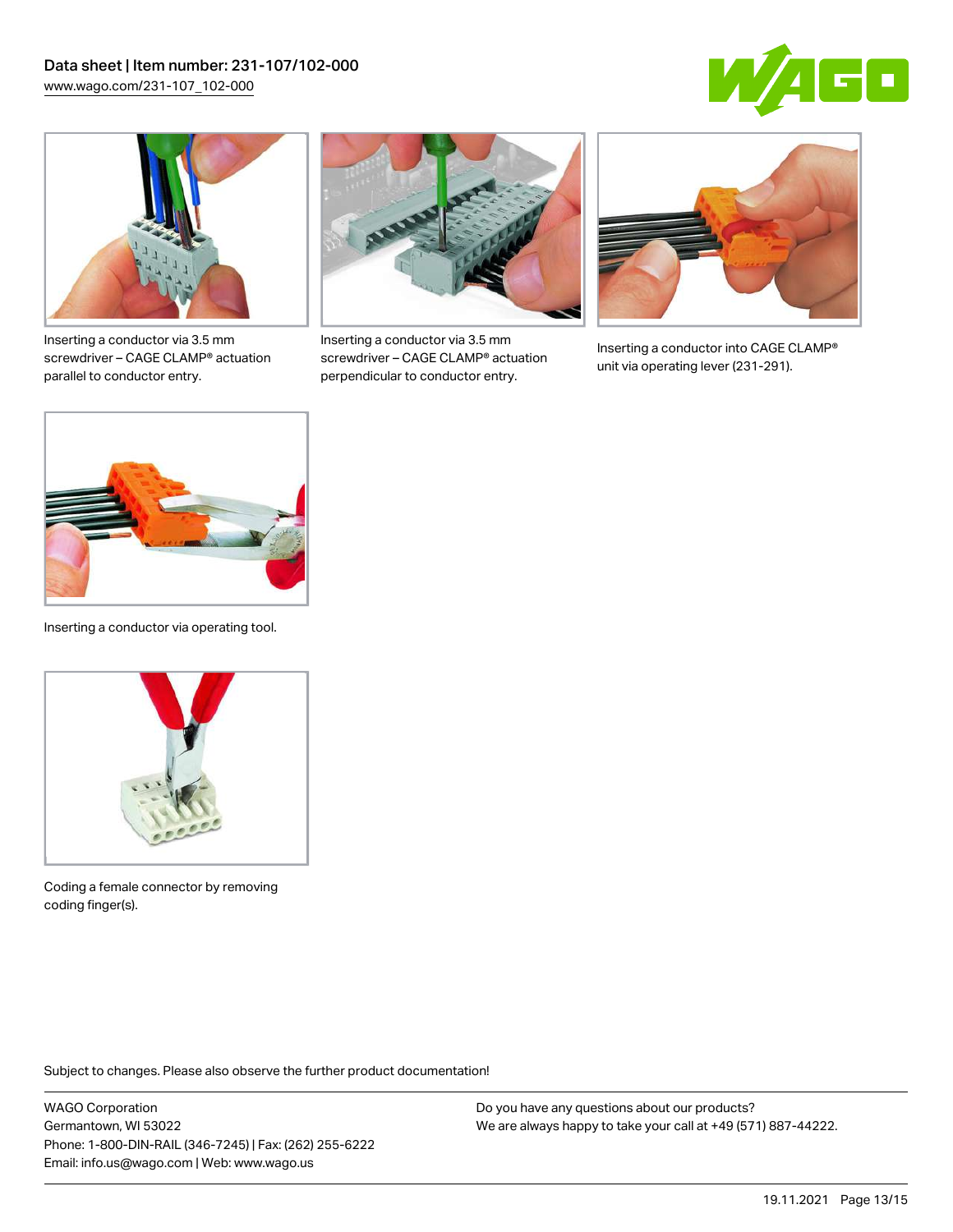



Testing – female connector with CAGE CLAMP®

Integrated test ports for testing perpendicular to conductor entry via 2 or 2.3 mm Ø test plug

Installation



Male connector with strain relief plate



Strain relief housing shown with a male connector equipped with CAGE CLAMP®



Labeling via direct marking or self-adhesive strips.

Subject to changes. Please also observe the further product documentation! Product family

WAGO Corporation Germantown, WI 53022 Phone: 1-800-DIN-RAIL (346-7245) | Fax: (262) 255-6222 Email: info.us@wago.com | Web: www.wago.us